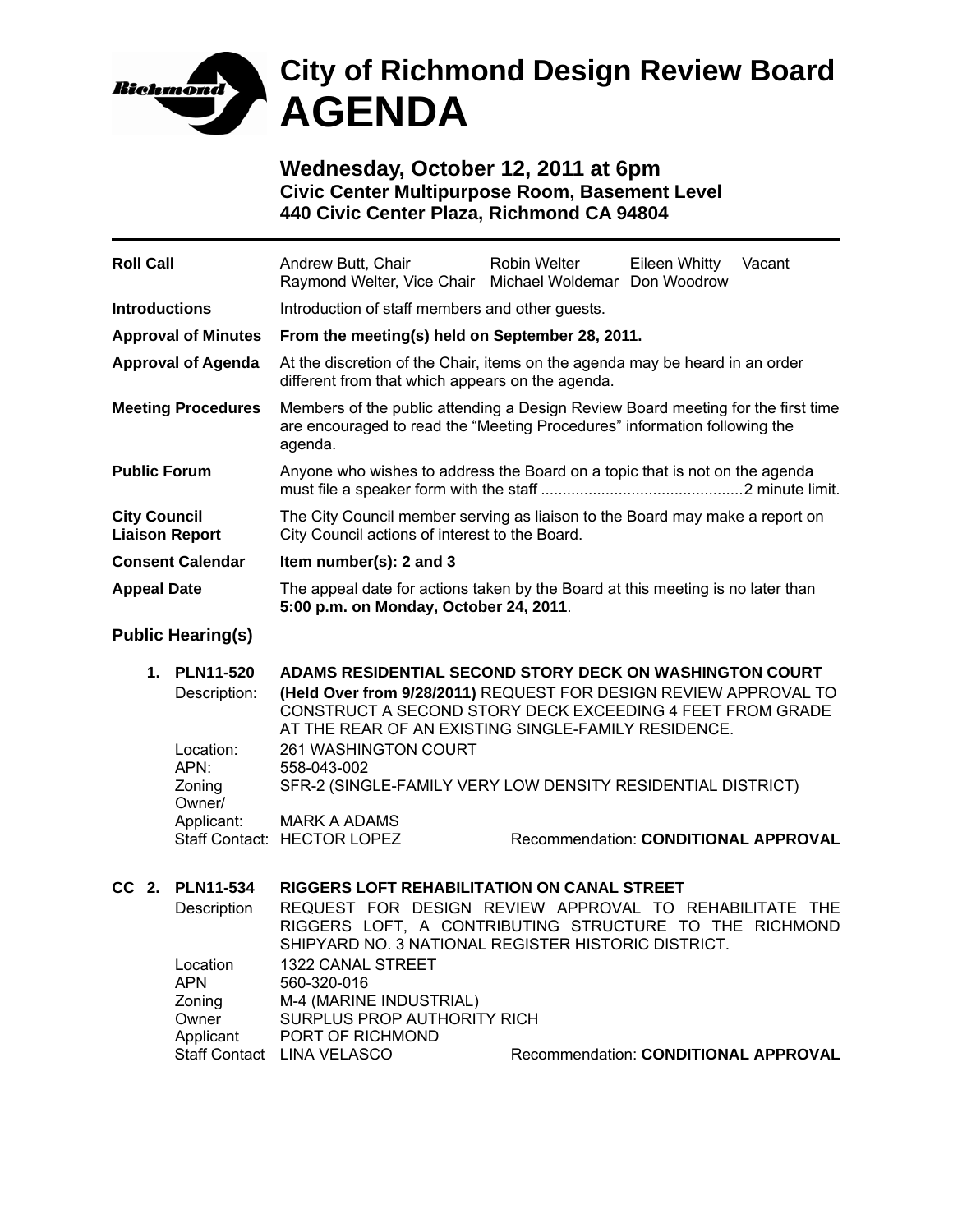|  |  | CC 3. PLN11-532 |                                                        | <b>QUEZADA RESIDENTIAL DETACHED GARAGE ON OHIO AVENUE</b>  |  |
|--|--|-----------------|--------------------------------------------------------|------------------------------------------------------------|--|
|  |  | Description     |                                                        | REQUEST FOR DESIGN REVIEW APPROVAL TO CONSTRUCT A NEW ±480 |  |
|  |  |                 |                                                        | SQUARE FOOT ACCESSORY STRUCTURE (DETACHED GARAGE) AT THE   |  |
|  |  |                 | REAR OF AN EXISTING SINGLE-FAMILY RESIDENCE.           |                                                            |  |
|  |  | Location        | 2715 OHIO AVENUE                                       |                                                            |  |
|  |  | <b>APN</b>      | 513-021-015                                            |                                                            |  |
|  |  | Zoning          | SFR-3 (SINGLE-FAMILY LOW DENSITY RESIDENTIAL DISTRICT) |                                                            |  |
|  |  | Owner           | <b>MARIA QUEZADA</b>                                   |                                                            |  |
|  |  | Applicant       | <b>BRENDA MUNOZ</b>                                    |                                                            |  |
|  |  |                 | Staff Contact KIERON SLAUGHTER                         | Recommendation: CONDITIONAL APPROVAL                       |  |
|  |  |                 |                                                        |                                                            |  |

- **Board Business** A. Staff reports, requests, or announcements
	- B. Board member reports, requests, or announcements
		- 1. Election of Officers
- **Adjournment The next meeting of the City of Richmond Design Review Board is scheduled on Wednesday, October 26, 2011.**